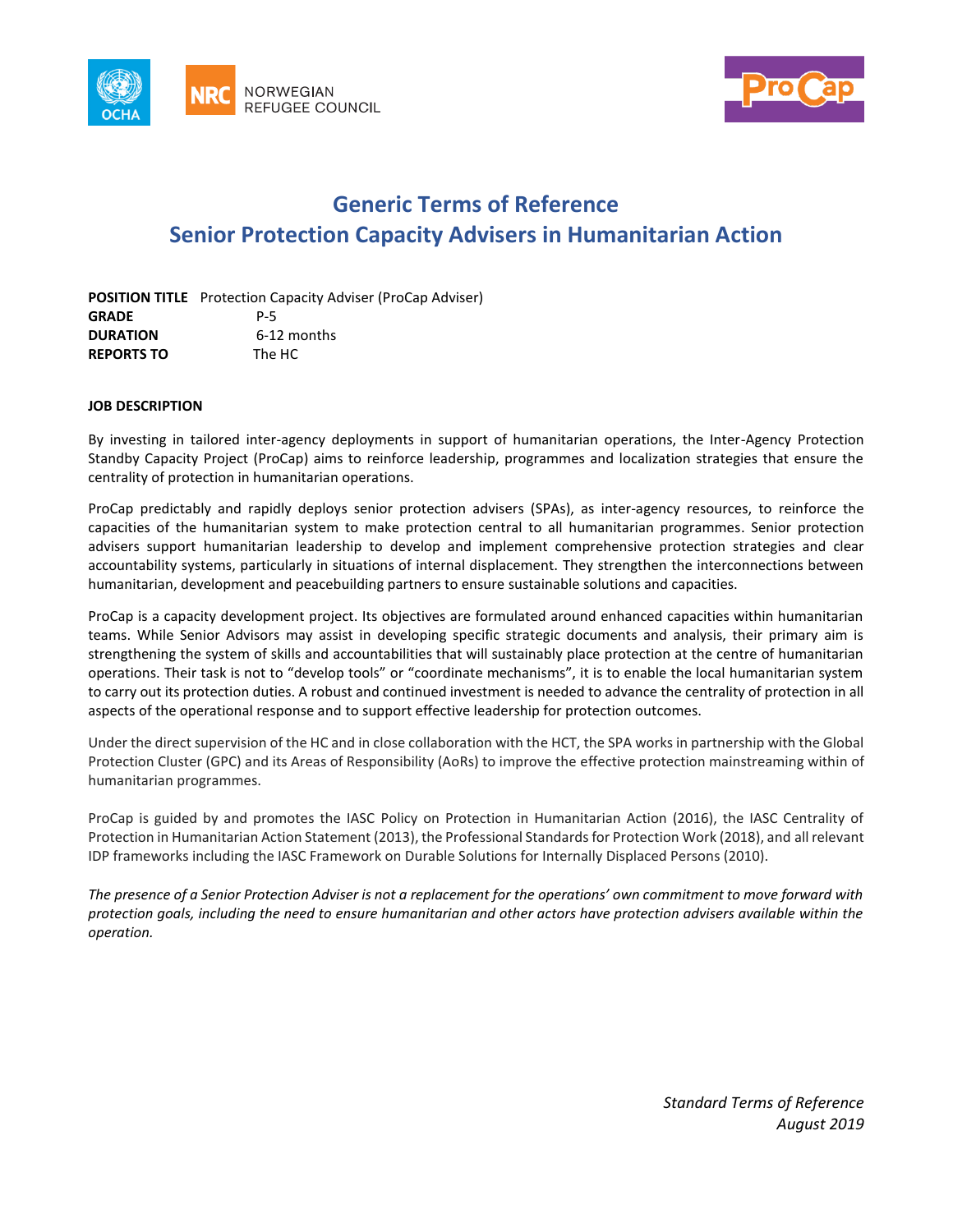



## **MAIN TASKS**

 $\overline{a}$ 

*As a senior adviser to the Humanitarian Coordinator (HC) and the Humanitarian Country Team (HCT), the SPA provides leadership, advice and technical support to build the humanitarian team's capacities to fulfil protection commitments<sup>1</sup> . This work encompasses the following main areas of work:* 

#### **1. Strengthen Leadership and Coordination**

- **1.1.** Engage the HCT, the Inter-Cluster Coordination Group and the clusters/technical working groups to ensure their full understanding and application of the concept of Centrality of Protection.
- **1.2.** Provide technical guidance to the Humanitarian Coordinator, the Humanitarian Country Team and national government counterparts to strengthen the accountability framework for protection in humanitarian action (as well as GBV and to tackle specific aspects of protection issues).
- **1.3.** Provide advice on and facilitate solutions to the most urgent protection risks and needs of the crisis-affected population.
- **1.4.** Establish and maintain linkages between HCT/ICC and other stakeholders to identify areas for potential collaboration on protection.
- **1.5.** Support the establishment/strengthening and sustainability of protection coordination mechanisms at the national, regional and local levels.
- **1.6.** Support the HCT in strengthening the capacities of governments/regional bodies to develop national/regional protection strategies and/or policies, with a focus on IDP or in mixed migration settings.
- **1.7.** Strengthen the capacity of those responsible for establishing and running Prevention of Sexual Exploitation and Abuse (PSEA) mechanisms.

### **2. Strengthen Information and Analysis**

- **2.1.** Reinforce inter-sectorial and sectorial humanitarian data collection and analysis mechanisms and tools to capture protection priorities.
- **2.2.** Reinforce capacities for the collection and analysis of sex and age-disaggregated data (quantitative and qualitative) and promote the inclusion of gender-based violence dimensions into needs assessment frameworks, including rapid assessments.

## **3. Strengthen strategy development, monitoring and implementation**

- **3.1.** Strengthen the capacity of the HCT/ICC and sectors to design, implement and monitor protection-centered programmes
- **3.2.** In consultation with all key stakeholders, lead the formulation and development or revision of overarching HCT protection strategies documents and accompanying actions plans, in line with the IASC Policy on Protection in Humanitarian Action.
- **3.3.** Promote and develop tools, techniques and guidelines to strengthen the engagement of the Protection Cluster and ICC in the Humanitarian Project Cycle (HPC).
- **3.4.** Strengthen the capacity to the humanitarian team to make protection central to the Humanitarian Response Plans (HRP), country-based pooled funds and CERF.
- **4. Reporting and Knowledge Management** (mandatory for all ProCap Advisers)
	- **4.1.** Develop a baseline assessment following the standard methodology, to define the initial capacity gaps encountered
	- **4.2.** Develop a work plan with the HC and at least two key members of the HCT, to agree on expected results, timelines, key target for capacity development initiatives and technical and financial resources needed

 $^1$  as articulated in the Humanitarian Coordinator and Cluster Lead Agency Terms of Reference and the TOR for the HCT (2017)